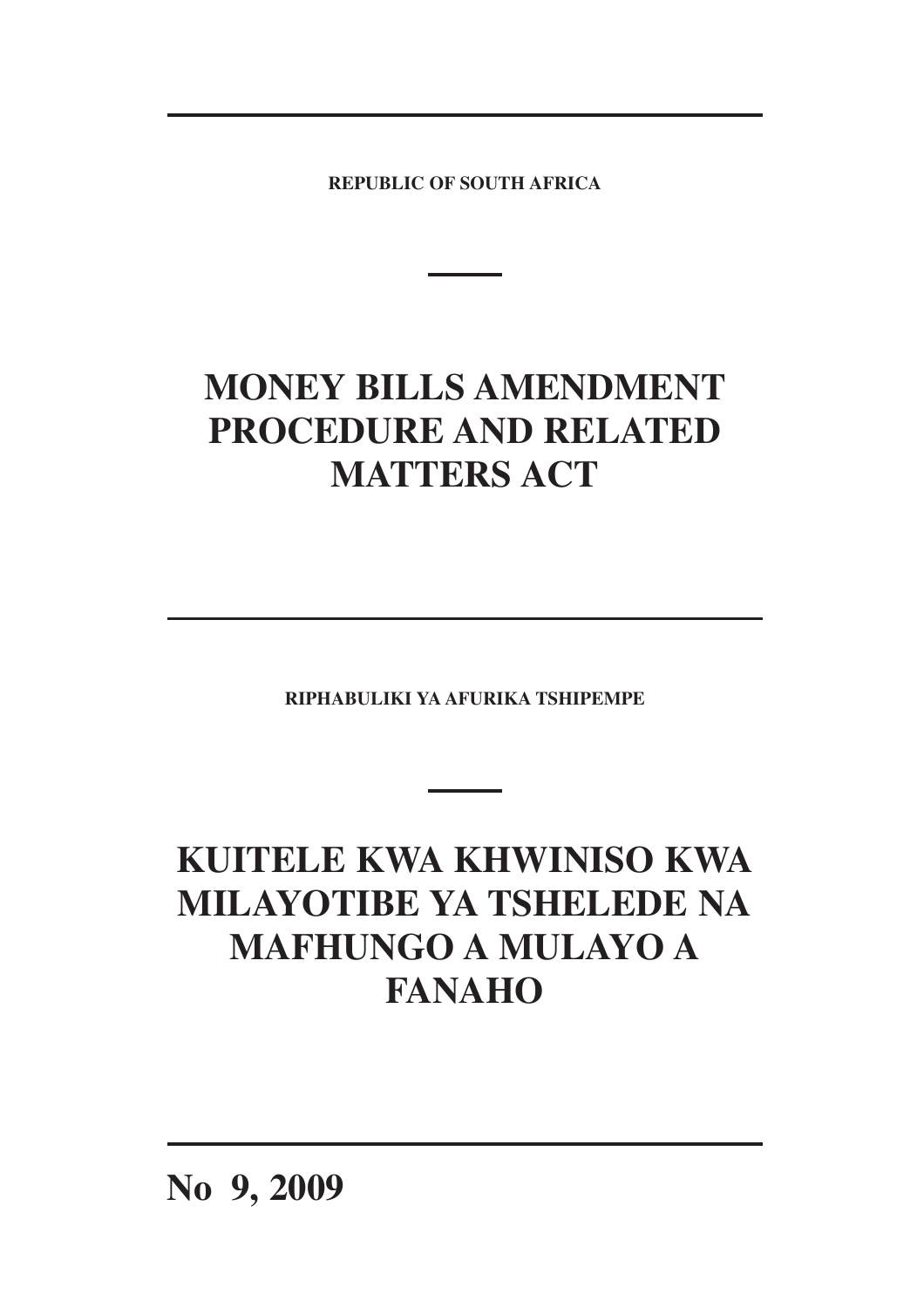# **ACT**

**To provide for a procedure to amend money Bills before Parliament and for norms and standards for amending money Bills before provincial legislatures and related matters**.

# **Preamble**

**WHEREAS** the Constitution requires that all spheres of government must not assume any power or function except those conferred on them in terms of the Constitution; and exercise their powers and perform their functions in a manner that does not encroach on the geographical, functional or institutional integrity of government in another sphere;

**WHEREAS** the Constitution provides that only the Cabinet member responsible for national financial matters may introduce a money Bill or a Bill which provides for legislation envisaged in section 214 of the Constitution:

**WHEREAS** the Constitution provides that legislative authority of the national sphere of government is vested in Parliament;

**WHEREAS** the Constitution provides that an Act of Parliament must provide for a procedure to amend money Bills before Parliament;

**AND WHEREAS** the purpose of amending money Bills is to give effect to resolutions on oversight of the National Assembly and the National Council of Provinces,

**B**E IT THEREFORE ENACTED by the Parliament of the Republic of South Africa, as follows:—

### **Definitions**

- **1.** In this Act, unless the context indicates otherwise—
	- **''Adjustments Appropriation Bill''** means the bill that provides for the adjustments to appropriation necessary to give effect to the national adjustments budget referred to in section 30 of the Public Finance Management Act; 5

**''budgetary revenue and expenditure''** means the revenue and expenditure that is approved through the annual appropriation and revenue Acts;

"Chairperson" means the Chairperson of the National Council of Provinces or, 10 when applicable, the office-bearer acting as Chairperson of the Council;

**''committee''** means a committee, subcommittee or joint committee consisting of members and established in terms of the standing rules or legislation; **''committee on appropriations''** means the committee in each House established

in terms of section 4(3) responsible for considering matters of expenditure; 15

**''committee on finance''** means the committee in each House established in terms of section 4(1) responsible for considering macroeconomic, fiscal and revenue policy;

**''contingent liabilities''** means implicit government liabilities that may arise out of contractual and non-contractual obligations;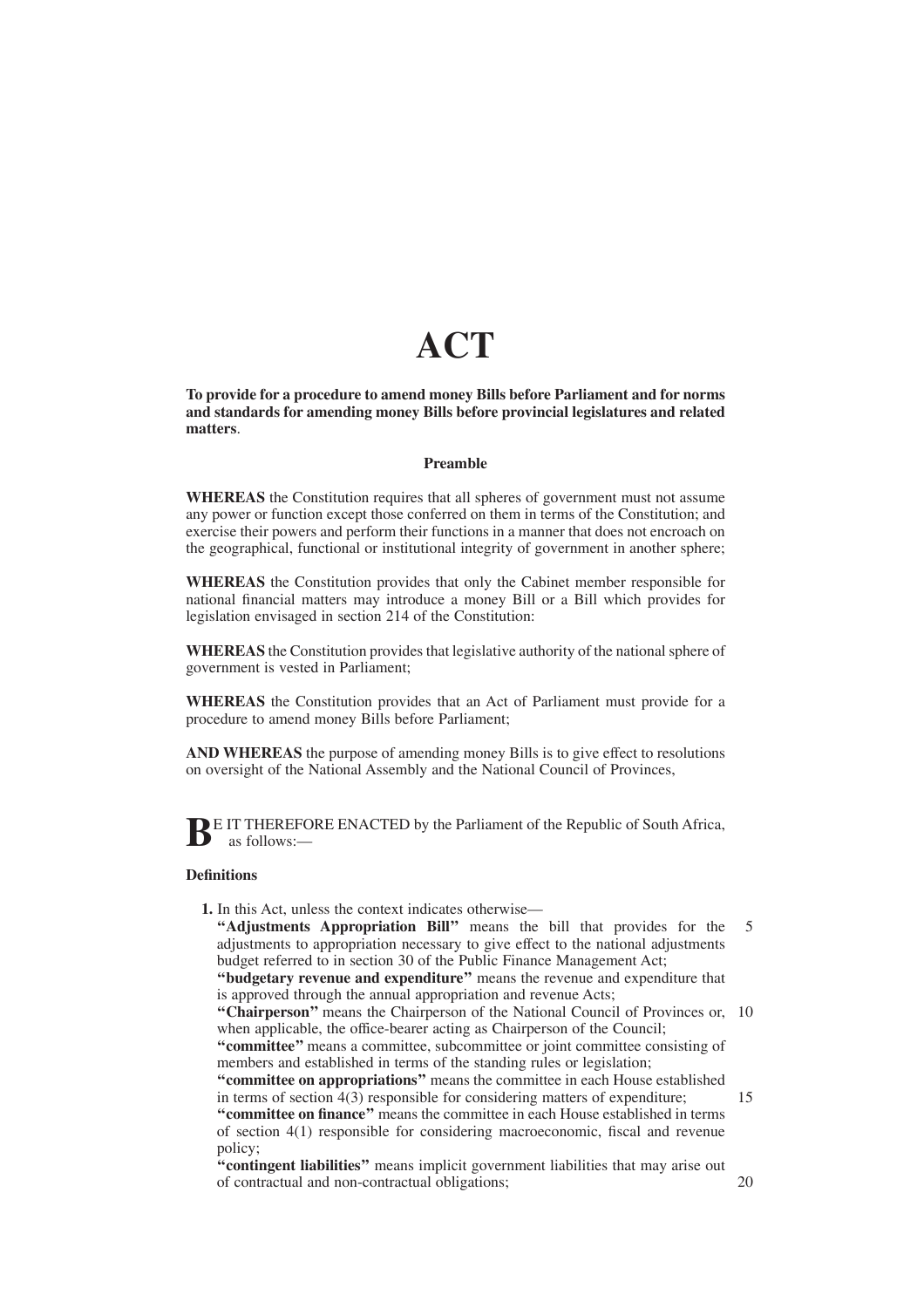**''day''** means any day other than a Saturday, Sunday, public holiday or a day on which Parliament is in recess;

**''Division of Revenue Bill''** means the Bill which must be enacted annually in terms of section 10 of the Intergovernmental Fiscal Relations Act, 1997 (Act No. 97 of 1997) pursuant to section 214(1) of the Constitution;

**''extra-budgetary revenue and expenditure''** means the financial implication of government transactions that are not included in the annual appropriation act or revenue acts;

"fiscal framework" means the framework for a specific financial year that gives effect to the national executive's macro-economic policy and includes—

- *(a)* estimates of all revenue, budgetary and extra-budgetary specified separately, expected to be raised during that financial year;
- *(b)* estimates of all expenditure, budgetary and extra-budgetary specified separately, for that financial year;
- *(c)* estimates of borrowing for that financial year;
- *(d)* estimates of interest and debt servicing charges; and
- *(e)* an indication of the contingency reserve necessary for an appropriate response to emergencies or other temporary needs, and other factors based on similar objective criteria;

"House" means the National Assembly or the National Council of Provinces, as 20 the case requires;

**''joint rules''** means the rules referred to in section 45 of the Constitution;

**''medium term budget policy statement''** means the medium term budget policy statement referred to in section 6;

"Minister" means the Cabinet member responsible for national financial matters; 25 "money Bill" is a Bill referred to in section 77 of the Constitution, or part of such a Bill;

**''national adjustments budget''** means the national adjustments budget referred to in section 30 of the Public Finance Management Act;

"national budget" means the national annual budget referred to in section 27 of 30 the Public Finance Management Act;

**''National Treasury''** means the National Treasury established by section 5 of the Public Financial Management Act;

"Parliament" means the National Assembly and the National Council of Provinces as envisaged in section 42 of the Constitution; 35

**''Public Finance Management Act''** means the Public Finance Management Act, 1999 (Act 1 of 1999);

**''revenue Bills''** means Bills that impose or abolish national taxes, levies, duties or surcharges or which abolish reduce or grant exemption from any national taxes, levies, duties or surcharges;

**''Secretary''** means the Secretary to Parliament;

"Speaker" means Speaker of the National Assembly or, when applicable, the office bearer acting as Speaker;

**''standing rules''** means the rules made by the National Assembly or the National Council of Provinces in terms of section 57 or 70 of the Constitution, or the joint 45rules, as the case requires;

**''the Constitution''**means the Constitution of the Republic of South Africa, 1996; and

**''vote''** has the same meaning as defined in the Public Finance Management Act.

15

10

5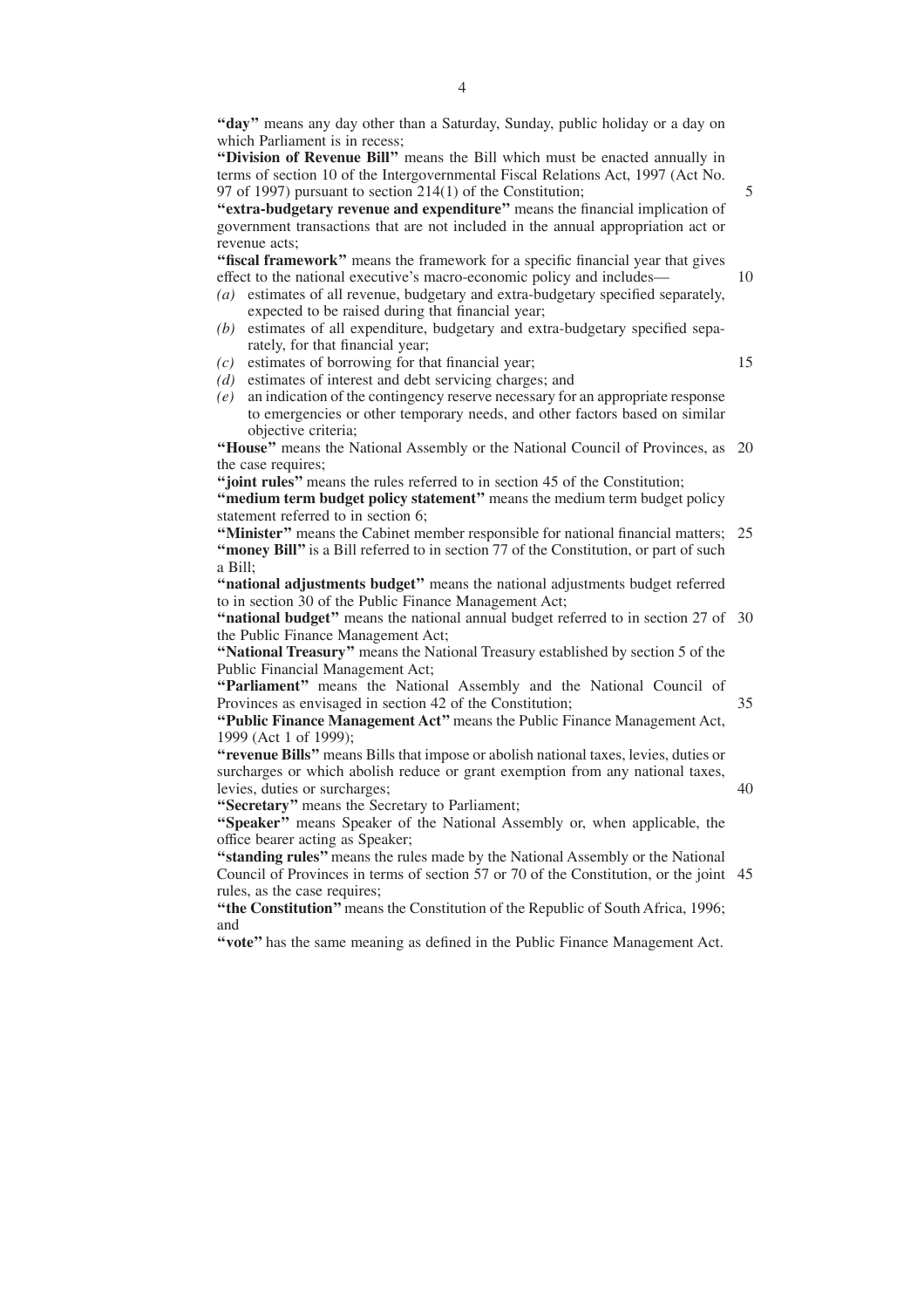#### **Interpretation of this Act**

- **2.** Every person interpreting or applying this Act must—
	- *(a)* do so in a manner that gives effect to the constitutional authority of the National Assembly and the National Council of Provinces in passing legislation and maintaining oversight of the exercise of national executive authority; and
	- *(b)* take into account the relevant fiscal framework submitted to and adopted by Parliament.

### **Application of this Act**

**3.** This Act applies to all proposed amendments to money Bills before Parliament. 10

### **Parliamentary committees for consideration of money Bills**

**4.** (1) Each House must establish a committee on finance.

(2) A committee on finance has the powers and functions conferred to it by the Constitution, legislation, the standing rules or a resolution of a House, including considering and reporting on—

- *(a)* the national macro-economic and fiscal policy;
- *(b)* amendments to the fiscal framework, revised fiscal framework and revenue proposals and Bills;
- *(c)* actual revenue published by the National Treasury; and
- *(d)* any other related matter set out in this Act.
- (3) Each house must establish a committee on appropriations.

(4) A committee on appropriations has the powers and functions conferred to it by the Constitution, legislation, the standing rules or a resolution of a House, including considering and reporting on—

- *(a)* spending issues;
- *(b)* amendments to the Division of Revenue Bill, the Appropriation Bill, Supplementary Appropriations Bills and the Adjustment Appropriations Bill;
- *(c)* recommendations of the Financial and Fiscal Commission, including those referred to in the Intergovernmental Fiscal Relations Act, 1997 (Act No. 97 of 1997);
- *(d)* reports on actual expenditure published by the National Treasury; and
- *(e)* any other related matter set out in this Act.
- (5) The standing rules must provide for—
	- *(a)* the composition of the committees;
	- *(b)* the election of the chairpersons;
	- *(c)* the functions of the committees in addition to those stipulated in this Act;
	- *(d)* consultation between the respective committees on finance of each House;
	- *(e)* consultation between the respective committees on appropriations of each House; and
	- *(f)* any other related matter.

# **Procedure prior to introduction of the national budget**

**5.** (1) The National Assembly, through its committees, must annually assess the performance of each national department, with reference to the following:

- *(a)* The medium term estimates of expenditure of each national department, its strategic priorities and measurable objectives, as tabled in the National 45 Assembly with the national budget;
- *(b)* prevailing strategic plans;
- *(c)* the expenditure report relating to such department published by the National Treasury in terms of section 32 of the Public Finance Management Act;
- *(d)* the financial statements and annual report of such department; 50
- *(e)* the reports of the Committee on Public Accounts relating to a department; and

25

30

35

40

20

15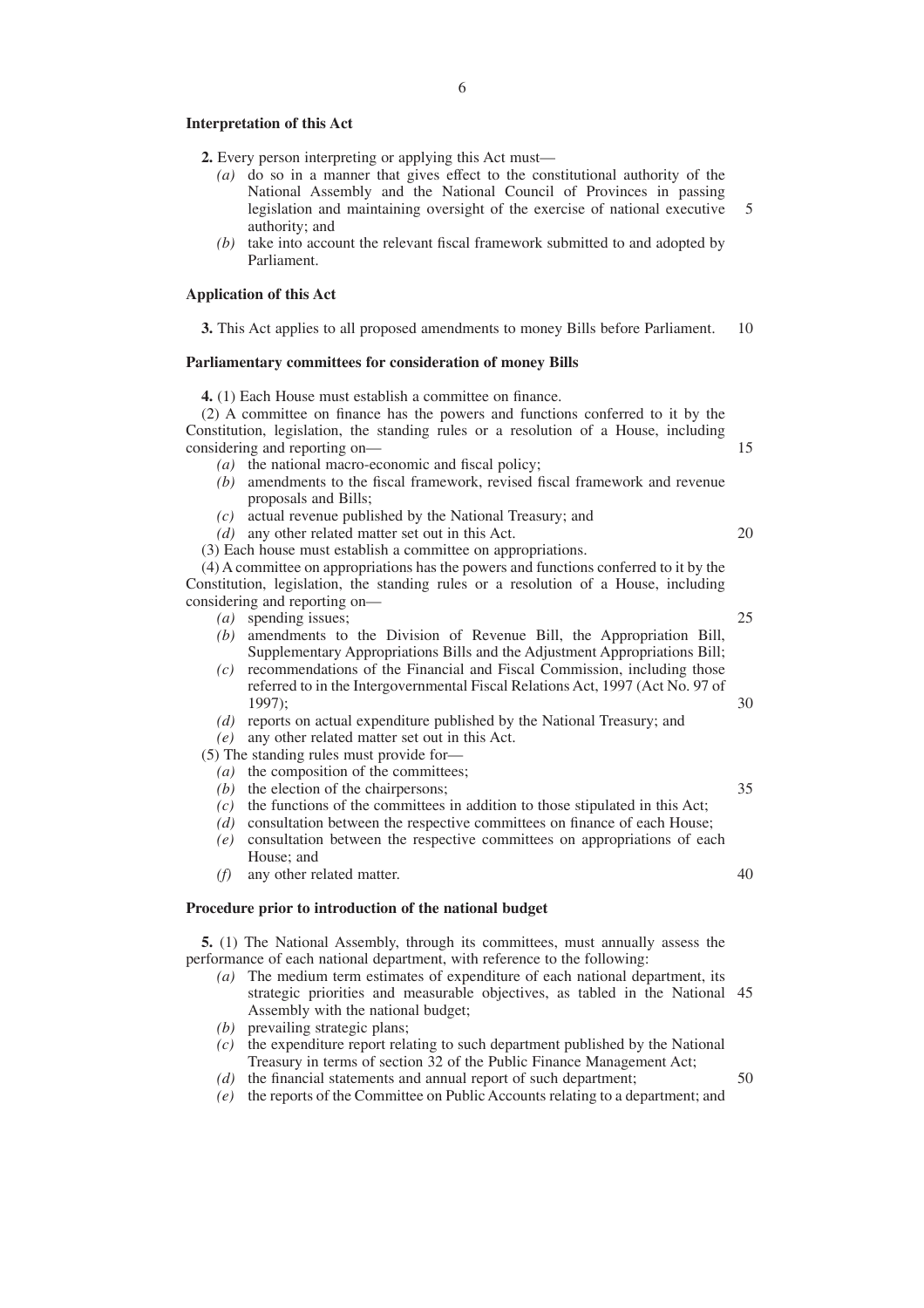*(f)* any other information requested by or presented to a House or Parliament. (2) Committees must annually submit budgetary review and recommendation reports for tabling in the National Assembly for each department.

(3) A budgetary review and recommendation report—

- *(a)* must provide an assessment of the department's service delivery performance given available resources; 5
- *(b)* must provide an assessment on the effectiveness and efficiency of the departments use and forward allocation of available resources; and
- *(c)* may include recommendations on the forward use of resources.

(4) A committee reporting to the National Assembly in terms of this section must 10 submit its budgetary and recommendation report after the adoption of the Appropriation Bill and prior to the adoption of the reports on the Medium Term Budget Policy Statement.

(5) Any budgetary review and recommendation report must be submitted to the Minister and the member of Cabinet responsible for the vote to which the report applies 15 after its adoption by the National Assembly and prior to the adoption of the reports on the Medium Term Budget Policy Statement.

(6) Additional budgetary and recommendation reports may be submitted at the discretion of a committee.

# **Medium Term Budget Policy Statement**

**6.** (1) At least three months prior to the introduction of the national budget, the Minister must submit to Parliament a medium term budget policy statement.

(2) The medium term budget policy statement must include—

- *(a)* a revised fiscal framework for the present financial year and the proposed fiscal framework for the next three years; 25
- *(b)* an explanation of the macro-economic and fiscal policy position, the macro-economic projections and the assumptions underpinning the fiscal framework;
- *(c)* the spending priorities of national government for the next three years;
- *(d)* the proposed division of revenue between the spheres of government and 30 between arms of government within a sphere for the next three years;
- *(e)* the proposed substantial adjustments to conditional grant allocations to provinces and local governments, if any; and
- *(f)* a review of actual spending by each national department and each provincial government between 1 April and 30 September of the current fiscal year.

(3) A House must refer matters referred to in subsections  $(2)(a)$  and *(b)* to its committee on finance.

(4) A House may require its committee on finance to consult with any other committee in considering matters referred to it.

(5) Each committee on finance must 30 days after the tabling of the Medium Term 40 Budget Policy Statement report to the National Assembly or the National Council of Provinces, as the case may be, on the proposed fiscal framework for the next three financial years.

(6) The report may include recommendations to amend the fiscal framework should it remain materially unchanged when submitted with the national budget.

(7) A report referred to in (5) must be submitted to the Minister within 7 days after its adoption by a House.

 $(8)$  A House must refer matters concerning subsections  $(2)(c)$ ,  $(d)$  and  $(e)$  to its committee on appropriations.

(9) A House may require its committee on appropriations to consult with any other 50committee in considering matters referred to it.

(10) Each committee on appropriations must 30 days after the tabling of the Medium Term Budget Policy Statement submit a report to the National Assembly or the National

20

35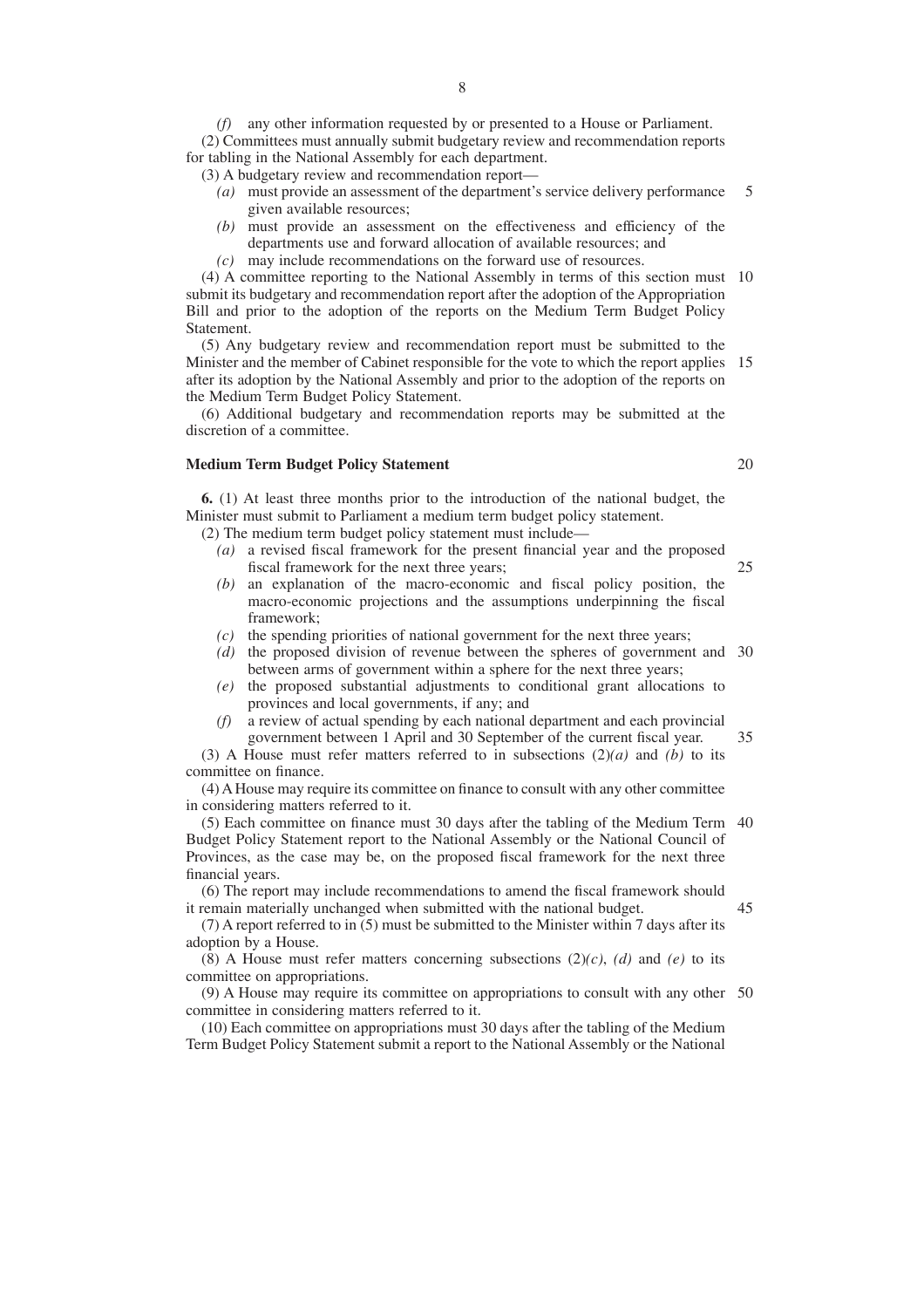Council of Provinces, as the case may be, on the proposed division of revenue and the conditional grant allocations to provinces and local governments.

(11) A report referred to in (10) may include a recommendation to amend the division of revenue should it remain materially unchanged in the Division of Revenue Bill.

(12) A report referred to in (10) must be submitted to the Minister within 7 days after its adoption by a House. 5

# **Introduction of the Division of Revenue Bill, the national budget and the Appropriation Bill**

**7.** (1) The Minister must table the national annual budget in the National Assembly as set out in section 27 of the Public Finance Management Act, at the same time as the 10 Appropriation Bill.

(2) In addition to the information stipulated in section 27 of the Public Finance Management Act, the documentation tabled by the Minister with the national annual budget must include—

*(a)* the proposed fiscal framework for the financial year and subsequent two years; 15

- *(b)* the key macro-economic assumptions underlying the fiscal framework over the short, medium and long term;
- *(c)* key fiscal ratios for the financial year and subsequent two years, including revenue, expenditure, the primary and overall balance and outstanding general government and public sector debt at the end of the financial year as 20 a percentage of gross domestic product;
- *(d)* tax and other revenue proposals, including the contribution of the different revenue categories to national revenue for the financial year and subsequent two years;
- *(e)* cyclical factors taken into account in the formulation of the fiscal framework 25 for the financial year and subsequent two years;
- *(f)* an estimate of aggregate general government and public sector debt levels in the short, medium and long term;
- *(g)* an estimate and breakdown of contingent liabilities for the financial year and subsequent two years; and 30
- *(h)* any other information requested by a House from time to time.

(3) The Division of Revenue Bill must be introduced at the same time as the Bills referred to in subsection (1).

(4) The Minister must submit a report to the Houses at the same time as tabling the Bills referred to in subsections (1) and (3), explaining how the Division of Revenue Bill 35 and the national budget give effect to, or the reasons for not taking into account, the recommendations contained in the reports referred to in sections 5(2), 6(7) and 6(12).

### **Adopting the fiscal framework and revenue proposals**

**8.** (1) The National Assembly and the National Council of Provinces must refer the fiscal framework and revenue proposals to their respective committee on finance.

(2) The committees must conduct joint public hearings on the fiscal framework and revenue proposals.

(3) The committees must within 16 days after the tabling of the national budget submit a report to the National Assembly and the National Council of Provinces, as the case requires, on the fiscal framework and revenue proposals.

45

40

(4) The report must include a clear statement accepting or amending the fiscal framework and revenue proposals.

(5) When amending the fiscal framework, a money Bill or taking any decision in terms of this Act, Parliament and its committees must—

- *(a)* ensure that there is an appropriate balance between revenue, expenditure and 50borrowing;
- *(b)* ensure that debt levels and debt interest cost are reasonable;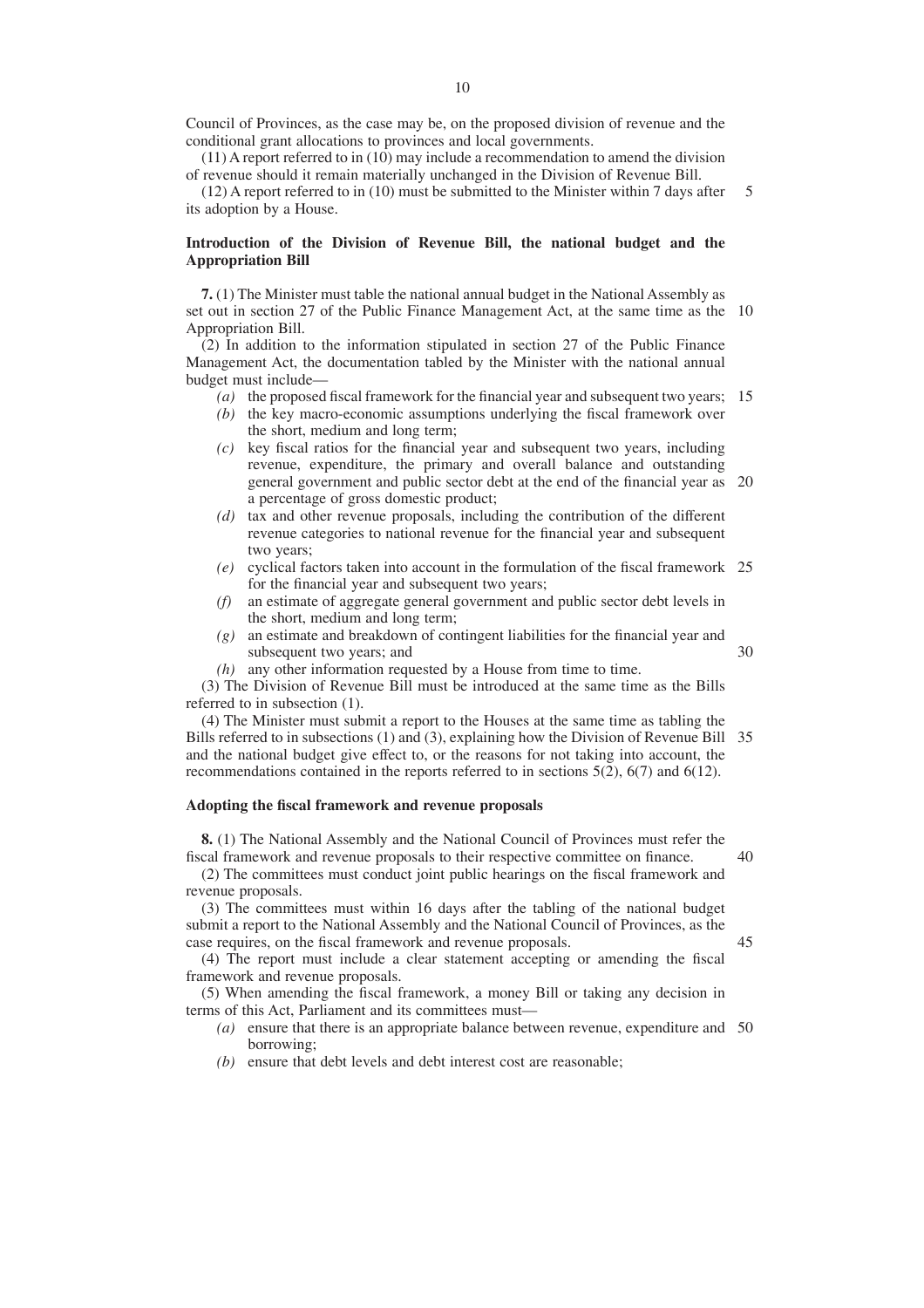- *(d)* ensure that there is adequate provision for spending on infrastructure development, overall capital spending and maintenance;
- *(e)* consider the short, medium and long term implications of the fiscal framework, division of revenue and national budget on the long-term growth potential of the economy and the development of the country; 5
- *(f)* take into account cyclical factors that may impact on the prevailing fiscal position; and
- *(g)* take into account all public revenue and expenditure, including extrabudgetary funds, and contingent liabilities.
- (6) If the report includes amendments to the fiscal framework or revenue proposals— *(a)* amendments to the revenue proposals must comply with section 11(3) of this  $Act$ 
	- *(b)* the Minister must be given at least two days to respond to the report and any proposed amendments prior to the submission of the respective reports to the 15 Houses; and
	- *(c)* the respective reports of the committees on finance must include the responses of the Minister.

(7) The Houses must consider the reports referred to in (6) for adoption by resolution within 16 days after the tabling of the national budget.

(8) If there is a material difference in the resolutions passed by the National Council of Provinces and the National Assembly, the National Assembly must reconsider its resolution, taking into account the differences with the resolution passed by the National Council of Provinces, and pass its resolution again with or without amendments.

(9) Any amendments to the Division of Revenue Bill, the revenue Bills or the 25 Appropriation Bill must be in accordance with the estimates of revenue and expenditure, excluding statutory expenditure, debt service cost and the contingency allowance as contained in the resolution of the National Assembly which adopted the fiscal framework.

#### **Passing the Division of Revenue Bill**

**9.** (1) After the adoption of the fiscal framework the Division of Revenue Bill must be referred to the committee on appropriations of the National Assembly for consideration and report.

(2) After the Bill is referred to the National Council of Provinces, the Bill must be referred to the committee on appropriations of the Council for consideration and report. 35

(3) The Division of Revenue Bill must be passed no later than 35 days after the adoption of the fiscal framework by Parliament.

(4) Any amendment to the Division of Revenue Bill must be consistent with the adopted fiscal framework and section 214 of the Constitution.

(5) The standing rules must provide for—

- *(a)* the participation of chairpersons of other committees;
- *(b)* public hearings by the committees on appropriations;
- *(c)* any member of Cabinet affected by the proposed amendments to respond to the proposed amendments affecting conditional grant allocations;
- *(d)* provinces and local governments affected by the proposed amendments to 45 respond to the proposed amendments; and
- *(e)* the committee on appropriations of each House to prepare a report on the Division of Revenue Bill in accordance with subsection (6).

(6) The report of the respective committees on appropriations must, at least:

- *(a)* indicate whether the effects of the proposed amendments on the total national, 50provincial and local government equitable and conditional grant allocations in terms of the Bill are consistent with the adopted fiscal framework;
- *(b)* motivate the amendments in terms of service delivery improvements; and

40

30

10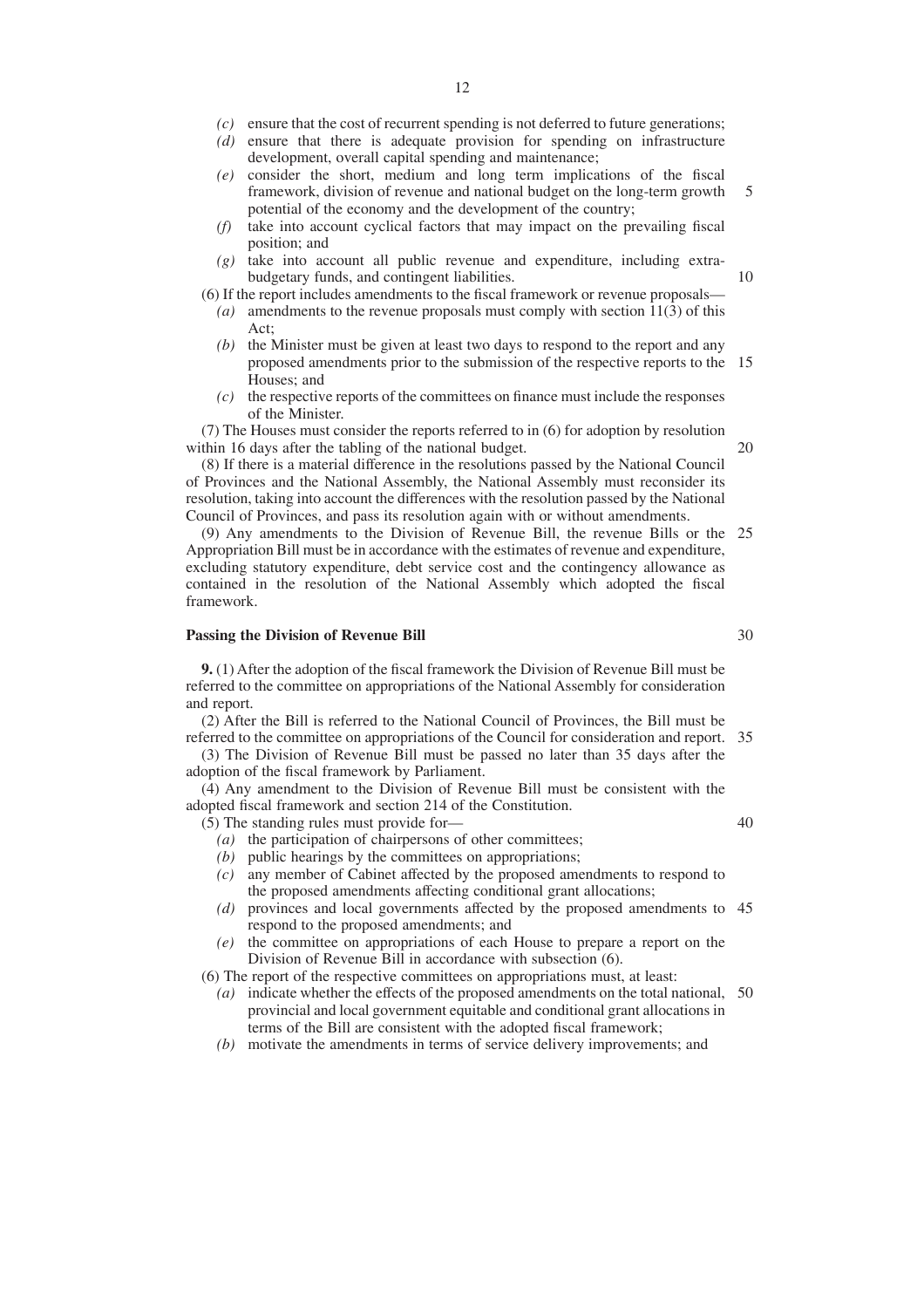*(c)* demonstrate that the impact of amendments has been taken into account in respect of the service delivery obligations of all affected departments, provinces, and local governments.

(7) The committees on appropriations must—

- *(a)* consult with the Financial and Fiscal Commission; and
- *(b)* allow the Minister the opportunity to respond to any amendments proposed at least 3 days prior to the submission of the report to the relevant House.

(8) The report submitted by the committees on appropriations to the respective Houses must be accompanied by any response of the Minister to any proposed amendments.

# **Passing the Appropriation Bill**

**10.** (1) After the adoption of the fiscal framework:

- *(a)* the Appropriation Bill must be referred to the Committee on Appropriations of the National Assembly;
- *(b)* the Minister must table the proposals setting out the strategic priorities, 15 measurable objectives and other performance information for each department, public entity or institution against its expected revenue and proposed expenditure by programme, sub-programme and economic items of expenditure; and
- *(c)* the relevant members of Cabinet must table updated strategic plans for each 20 department, public entity or institution, which must be referred to the relevant committee for consideration and report.

(2) After the Appropriation Bill has been referred to the National Council of Provinces, the Bill must be referred to the Committee on Appropriations of the Council.

(3) The committees on appropriations may not consider amendments to the 25 Appropriation Bill prior to the passing of the Division of Revenue Bill.

(4) Any amendment to the Appropriation Bill must be consistent with the adopted fiscal framework and Division of Revenue Bill passed by Parliament.

(5) Another committee may advise a Committee on Appropriations that a sub-division of a main division within a vote be appropriated conditionally to ensure that the money 30 requested for the main division will be spent effectively, efficiently and economically, provided that—

- *(a)* the committee must specify the conditions that need to be met before the Committee on Appropriations may recommend to the House that the funds be released; 35
- *(b)* the Minister or the affected member of Cabinet must be given 2 days to respond to the proposed conditional appropriation;
- *(c)* a recommendation to the House that a sub-division of a main division within a vote is appropriated conditionally must be accompanied by the response from the Minister and the affected member of Cabinet, as the case requires; 40 and
- *(d)* the House must consider the recommendation of the Committee on Appropriations to release the funds within 7 days after that committee reported to the House.

(6) Another committee may advise a Committee on Appropriations that an amount 45 must be appropriated specifically and exclusively for a purpose mentioned under a main division within a vote.

(7) Parliament must pass, with or without amendments, or reject the Appropriation Bill within four months after the start of the financial year to which it relates.

(8) The standing rules must provide for—

- *(a)* the Committee on Appropriations to hold public hearings on the Appropriation Bill and proposed amendments;
- *(b)* the Committee on Appropriations to report to the House on the comments on and amendments to the Appropriation Bill;
- *(c)* other committees to consult with the Committee on Appropriations in respect 55of proposed amendments to transfer payments, recurrent and capital expenditure of a vote, or a main division within a vote, taking into consideration any report adopted by the House;

50

5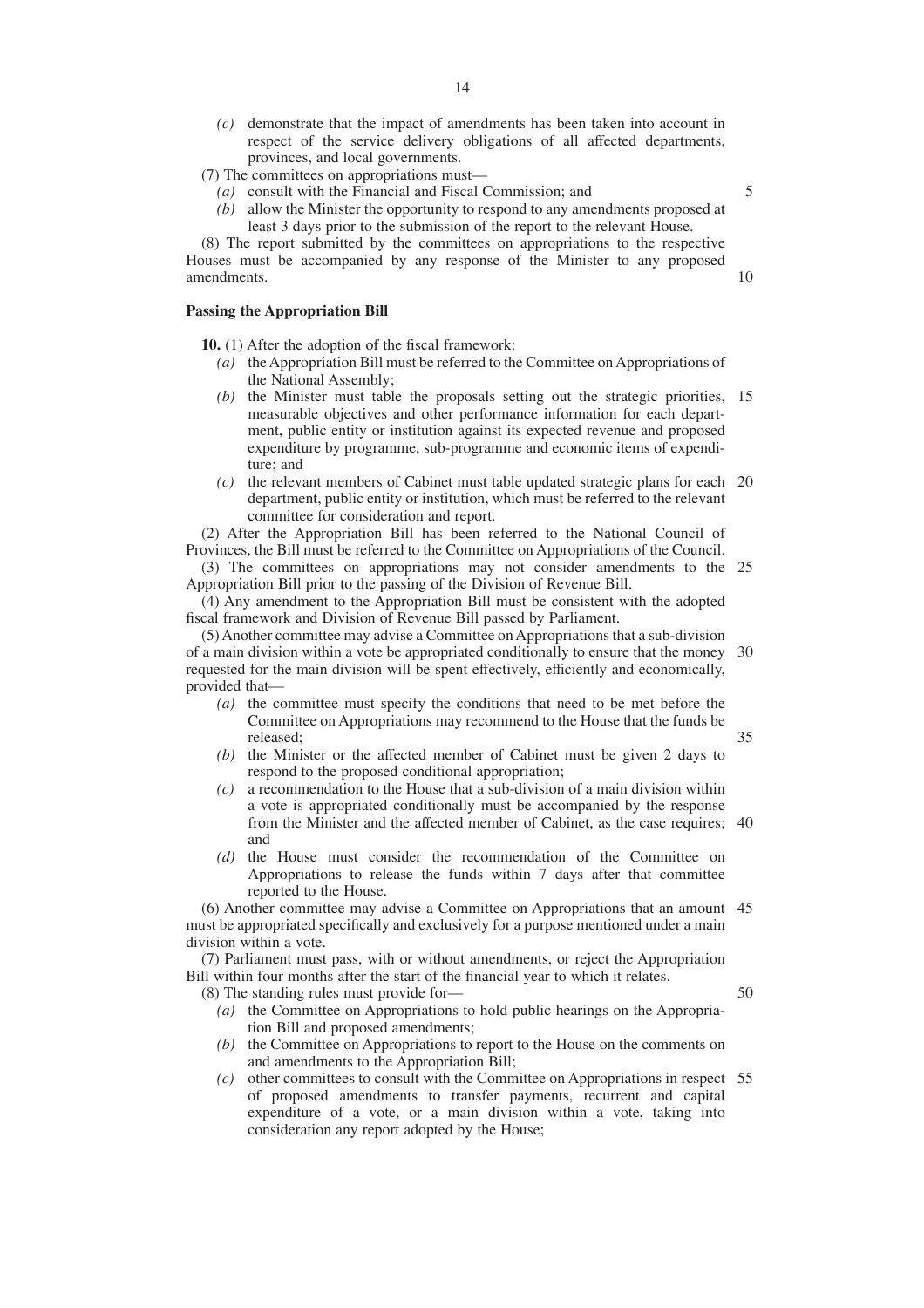- *(d)* other committees to consult with the Committee on Appropriations in respect of proposed conditional appropriations;
- *(e)* the Committee on Appropriations to mediate between committees proposing conflicting amendments to the Appropriation Bill; and
- *(f)* the Committee on Appropriations to recommend to the House that proposed amendments reported by other committees are rejected where those amendments are inconsistent with the fiscal framework, the adopted Division of Revenue Bill or not motivated adequately in terms of this section. 5

(9) The Minister and any other member of Cabinet affected by the proposed amendments must be given at least 10 days to respond to any amendments proposed to 10 the Appropriation Bill by the Committee on Appropriations prior to reporting to the House.

(10) A report of the Committee on Appropriations to the House that proposes amendments to the main Appropriation Bill must, in respect of each amendment—

- *(a)* indicate the reason for such proposed amendment;
- *(b)* demonstrate how the amendment takes into account the broad strategic priorities and allocations of the relevant budget;
- *(c)* demonstrate the implications of each proposed amendment for an affected vote and the main divisions within that vote;
- *(d)* demonstrate the impact of any proposed amendment on the balance between 20 transfer payments, capital and recurrent spending in an affected vote;
- *(e)* set out the impact of any proposed amendment on service delivery; and
- *(f)* set out the manner in which the amendment relates to prevailing departmental strategic plans, reports of the Auditor General, committee reports adopted by a House, reports in terms of section 32 of the Public Finance Management Act, 25 annual reports and any other information submitted to a House or committee in terms of the standing rules or on request.

(11) A report in terms of subsection (8) must include the responses of the Minister or member of Cabinet to any proposed amendments.

# **Passing the revenue Bills**

**11.** (1) Revenue Bills must be referred to the Committee on Finance of the National Assembly for consideration and report.

(2) After the National Assembly passed a revenue Bill, it must be referred to the National Council of Provinces.

(3) In amending revenue Bills and revenue proposals Parliament and its committees 35 must—

- *(a)* ensure that the total amount of revenue raised is consistent with the approved fiscal framework and the Division of Revenue Bill;
- *(b)* take into account the principles of equity, efficiency, certainty and ease of collection;
- *(c)* consider the impact of the proposed change on the composition of tax revenue with reference to the balance between direct and indirect taxes;
- *(d)* consider regional and international tax trends; and
- *(e)* consider the impact on development, investment, employment and economic growth.

(4) The standing rules must provide for—

- *(a)* the Committee on Finance to hold public hearings on the revenue Bills;
- *(b)* the Committee on Finance to consult with other committees; and
- *(c)* the Committee on Finance to report to the House in terms of sub-section (7).

(5) The Minister must be given at least 14 days to respond to any proposed 50amendment.

30

40

45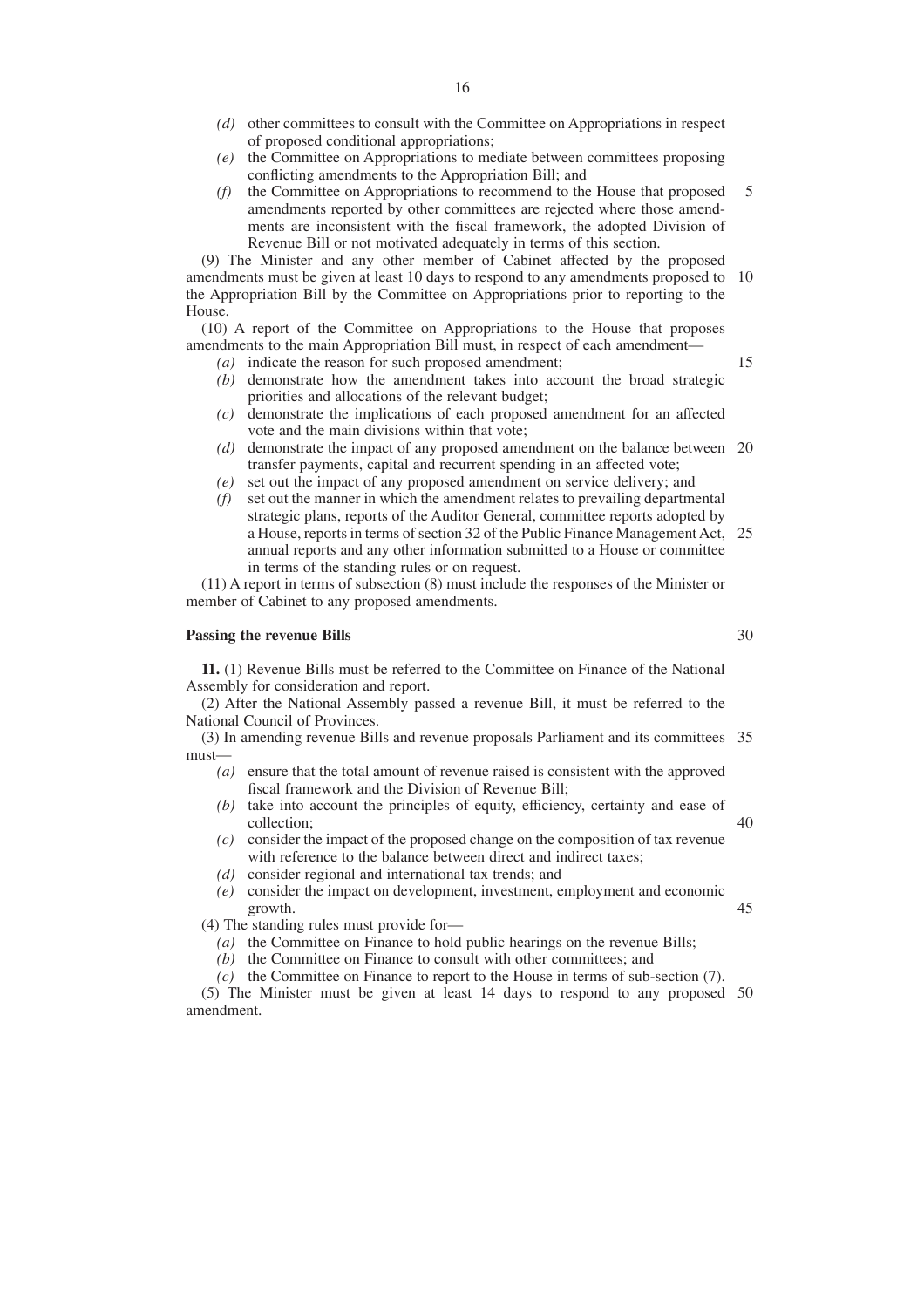(6) The report submitted to the House must—

*(a)* motivate amendments in terms of sections 8(5) and 11(3) of this Act; and

*(b)* include comments from the Minister on any proposed amendments.

# **National adjustments budget**

**12.** (1) The Minister must table a national adjustments budget as envisaged in section 30 of the Public Finance Management Act. 5

(2) An adjustments appropriation Bill must be tabled with a national adjustments budget.

(3) The Minister must table a revised fiscal framework with the national adjustments budget if the adjustments budget effects changes to the fiscal framework.

(4) The Minister must table a division of revenue amendment Bill with the revised fiscal framework if the adjustments budget effects changes to the Division of Revenue Act for the relevant year.

(5) If the Minister has tabled a revised fiscal framework, the revised framework must be referred to a joint sitting of the committees on finance for consideration.

(6) If the Minister tables a division of revenue amendment Bill, the Bill must be referred to a joint sitting of the committees on appropriations after the adoption of the revised fiscal framework by the House in terms of this section.

(7) The committees on finance must 9 days after the tabling of the national adjustments budget submit a report on the revised fiscal framework to the respective 20 Houses for consideration and adoption.

(8) The report may propose amendments to the revised fiscal framework.

(9) If the report proposes amendments to the revised fiscal framework the Minister must be given at least 2 days to respond to the report and proposed amendments prior to the submission of the respective reports to the Houses. 25

(10) The report of the committees must include the comments from the Minister.

(11) The committees on appropriations must 9 days after the adoption of the fiscal framework report to the respective Houses on the Division of Revenue Amendment Bill. (12) The report may propose amendments to the Division of Revenue Amendment Bill.

(13) If the report proposes amendments to the Division of Revenue Amendment Bill, the Minister must be given at least 4 days to respond to the report and proposed amendments prior to the submission of the report to the Houses.

(14) The report of the committees on appropriations must include the comments of the Minister.

(15) In the event of a revised fiscal framework, an adjustment appropriation Bill must be referred to the Committee on Appropriations of the National Assembly only after the Division of Revenue Amendment Bill is passed by Parliament.

(16) The standing rules must provide for—

- *(a)* the Committee on Appropriations to report comments on and amendments to 40 the Adjustments Appropriation Bill;
- *(b)* other committees to consult with the Committee on Appropriations on amendments to transfer payments, recurrent and capital expenditure of a vote or a main division within a vote, taking into consideration the reports referred to in section 5(2) or any other report adopted by the House; and 45
- *(c)* the Committee on Appropriations to mediate between committees proposing conflicting amendments to the Adjustment Appropriation Bill; and
- *(d)* the Committee on Appropriations to recommend to the House that proposed amendments by other committees are rejected where those amendments are inconsistent with the fiscal framework, the adopted Division of Revenue Bill 50or not motivated adequately in terms of this section.

(17) The Minister must be given at least 4 days to respond to any proposed amendments to the Adjustment Appropriation Bill by the Committee on Appropriations.

35

10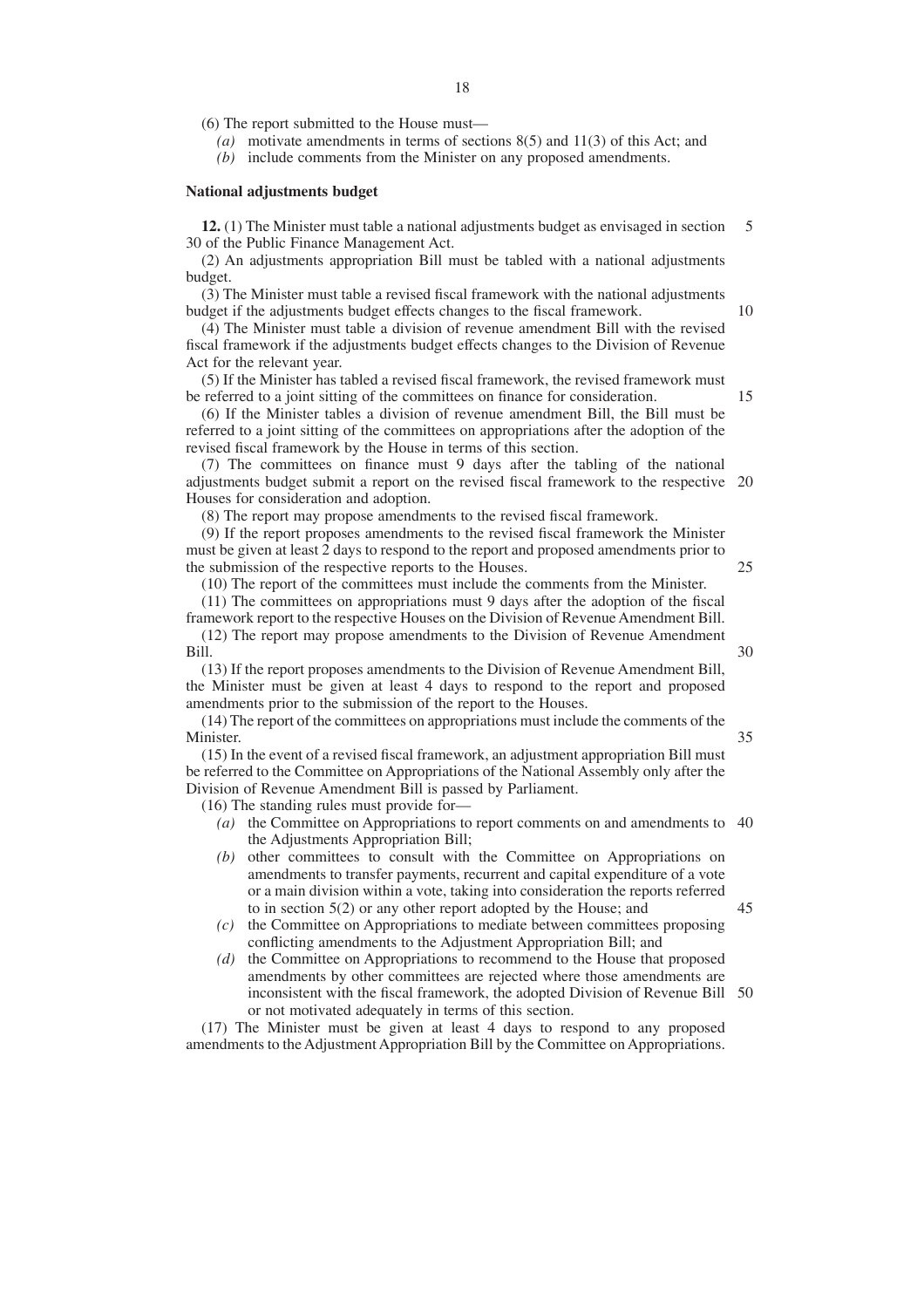(18) The report of the Committees on Appropriations must—

*(a)* comply with section 10(10); and

*(b)* include comments of the Minister to any proposed amendments.

(19) The Committee on Appropriations must report to the relevant House within 30 days after the tabling of the national adjustments budget.

#### **Passing other Money Bills**

**13.** (1) Any money Bill other than money Bills referred to in sections 10, 11 and 12 must be referred to the respective committees on appropriations.

(2) The standing rules must provide that a Committee on Appropriations considering a money Bill in terms of this section, must—

*(a)* conduct public hearings on the Bill; and

*(b)* report on the Bill to the relevant House.

(3) If a Committee on Appropriations propose amendments to a money Bill referred to in this section, the Minister must be given at least 14 days to respond to such proposed amendments before the committee reports to the House.

(4) The report of a Committee on Appropriations referred to in this section must indicate—

- *(a)* the manner in which the proposed amendments are consistent with the prevailing fiscal framework; and
- *(b)* the manner in which the proposed amendments comply with section 8(5) of 20 this Act.

(5) The report of a Committee on Appropriations must include the comments of the Minister to any proposed amendments in terms of this section.

### **Amendments proposed by the Minister**

**14.** Notwithstanding any provision in this Act, a House or committee may consider an 25 amendment to a money Bill proposed by the Minister in order to make technical corrections to the Bill.

# **Parliamentary Budget Office**

**15.** (1) There is hereby established a Parliamentary Budget Office headed by a Director, the main objective of which is to provide independent, objective and 30 professional advice and analysis to Parliament on matters related to the budget and other money Bills.

(2) The core function of the Parliamentary Budget Office is to support the implementation of this Act by undertaking research and analysis for the committees referred to in section 4, including—

- *(a)* annually providing reviews and analysis of the documentation tabled in Parliament by the Executive in terms of this Act;
- *(b)* providing advice and analysis on proposed amendments to the fiscal framework, the Division of Revenue Bill and money Bills and on policy proposals with budgetary implications;
- *(c)* monitoring and synthesising matters and reports tabled and adopted in a House with budgetary implications, with particular emphasis on reports by other committees;
- *(d)* keeping abreast of policy debates and developments in key expenditure and revenue areas; 45
- *(e)* monitoring and reporting on potential unfunded mandates arising out of legislative, policy or budgetary proposals; and
- *(f)* undertaking any other work deemed necessary by the Director to support the implementation of this Act.

35

5

10

15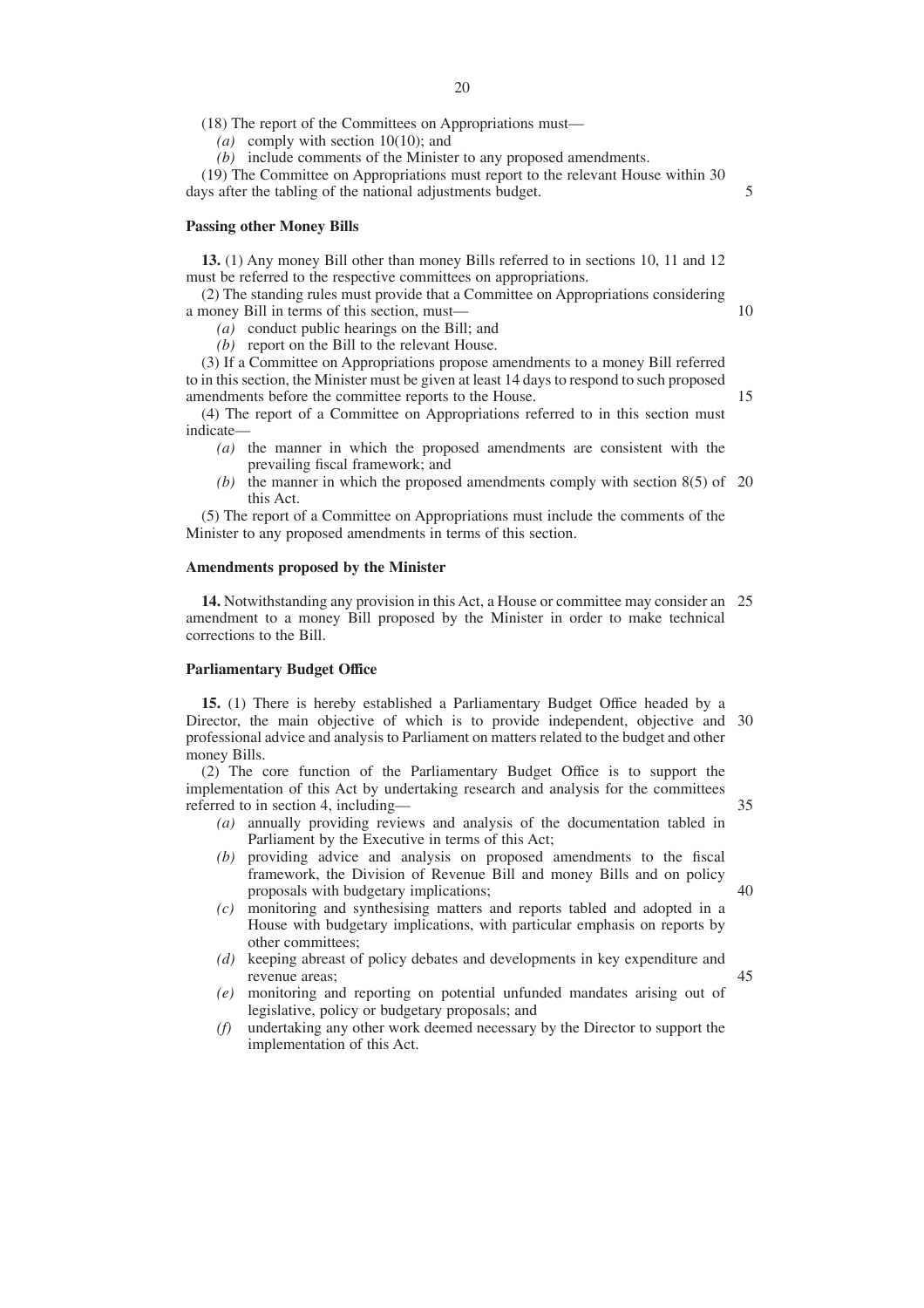(3) The Parliamentary Budget Office may undertake research on request by the Houses, other committees or members of Parliament on matters related to the budget and other money Bills, subject to capacity.

(4) There must be a cooperative relationship between the Parliamentary Budget Office and other research structures in Parliament.

(5) The committees contemplated in section 4 must recommend to the respective Houses—

- *(a)* a person with the requisite experience, qualifications and leadership skills to manage the Parliamentary Budget Office with the functions as set out in 15(2) and 15(3) for appointment as Director by resolution of both Houses; and
- *(b)* the conditions of service, including the salary and allowance of the Director, which must take into account the knowledge and experience of the person and substantially be the same as those of the top rank of the public service.

(6) Pending the establishment of the committees referred to in section 4, an ad hoc joint committee established by resolution of both Houses and composed in a manner consistent with democracy of an equal number of members from both Houses must fulfil the functions contemplated in subsection (5). 15

(7) Any committee considering making a recommendation contemplated in subsection (5) must do so in an open and transparent manner.

- (8) The Director may be removed from office only on—
	- *(a)* the ground of misconduct, incapacity or incompetence;
	- *(b)* a finding to that effect by a joint sitting of the committees on finance and appropriations of each House; and
	- *(c)* the adoption by both Houses of a resolution calling for that person's removal.

(9) The Director shall be obliged to report to Parliament any inappropriate political or 25 executive interference to prevent the office from providing independent, objective and professional advice on matters related to the budget and other money Bills.

(10) The Parliamentary Budget Office must annually receive a transfer of funds from Parliament's budget to carry out its duties and functions.

(11) The Director must annually submit to Parliament a rolling three year budget in 30 time for inclusion in Parliament's budget and a report on the use of funds and the activities of the Parliamentary Budget Office.

(12) The Director must appoint deputy directors and personnel with the requisite experience and qualifications as may be necessary to carry out the duties and functions of the Parliamentary Budget Office as specified in subsections (2) and (3).

(13) The Director, in consultation with the committees referred to in section 4 must determine—

- *(a)* the structure of the Parliamentary Budget Office; and
- *(b)* the conditions of service of the deputy directors and personnel of the Parliamentary Budget Office, which must take cognisance of the conditions of 40 service of officials in the Parliamentary Service.

(14) The Director may delegate authority to perform any function imposed by this section to a person appointed in terms of subsection (12).

(15) When the position of Director is vacant, or if the Director is unable to fulfil the duties and functions of that position, the committees referred to in section 4 must 45 nominate a person in the employ of the Parliamentary Budget Office to act as Director until a Director is appointed in accordance with subsection (5).

(16) In carrying out the duties and functions of the Parliamentary Budget Office, the Director may procure the services of experts or consultants or organisations by contract.

# **Norms and standards for provincial legislatures**

**16.** Provincial legislatures must adhere to the norms and standards for amending money Bills set out in the Schedule.

- 5
- 

10

20

35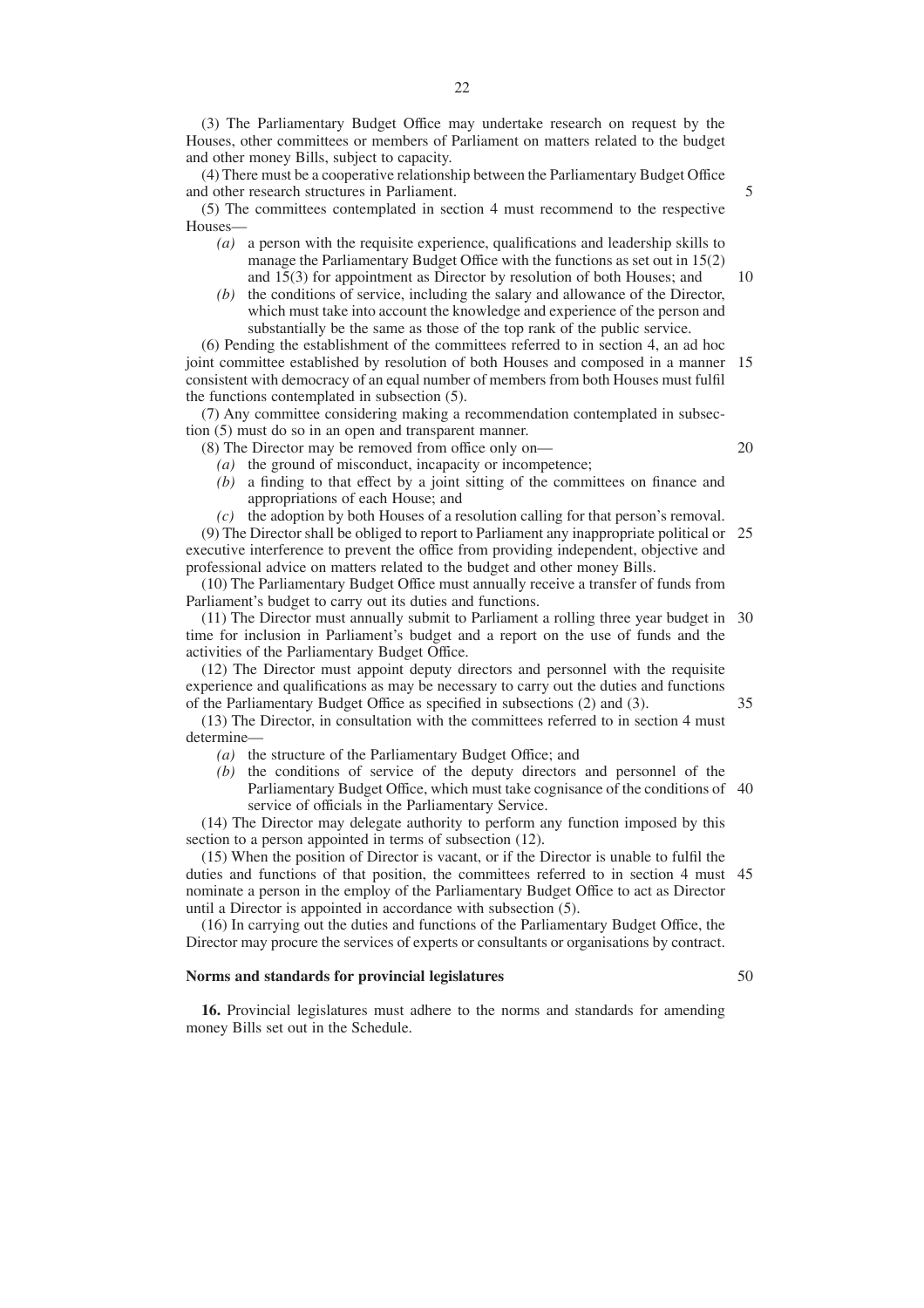# **Short Title**

**17.** This Act is called the Money Bills Amendment Procedure and Related Matters Act, 2008.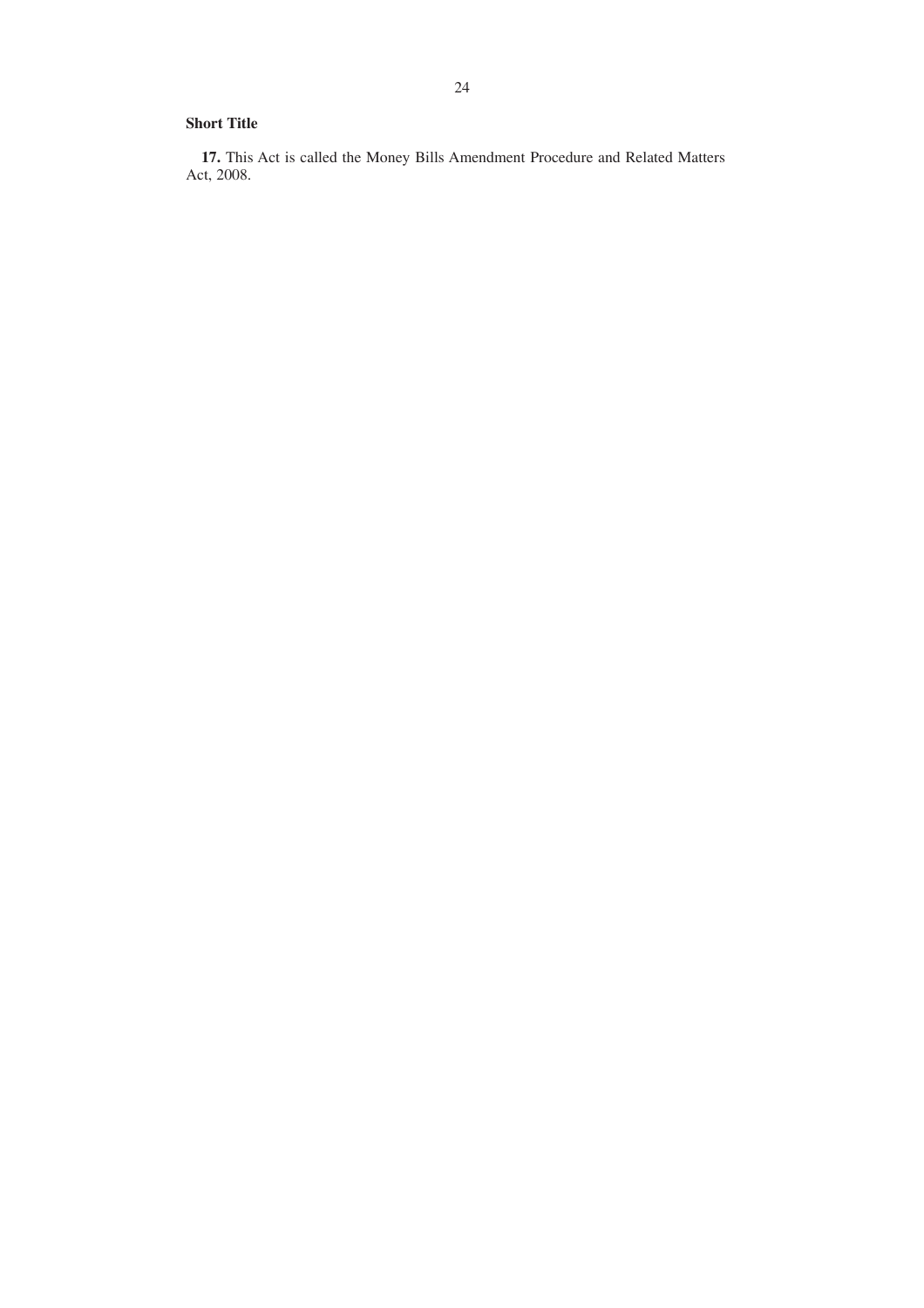### **Schedule**

#### **Norms and standards for provincial legislatures**

Legislation enacted by a provincial legislature to provide for a procedure to amend money Bills must provide that the purpose of amending money Bills is to give effect to resolutions of the legislature on oversight, and must comply with the following principles: 5

- *(a)* A money Bill sent to the Premier for assent must be consistent with:
	- (i) the relevant fiscal framework adopted by Parliament; and
	- (ii) the relevant Division of Revenue Bill adopted by Parliament.
- *(b)* When considering an amendment a provincial legislature or any of its committees must:
	- (i) ensure that there is an appropriate balance between revenue, expenditure and borrowing;
	- (ii) ensure that debt levels and debt interest cost are reasonable;
	- (iii) ensure that the cost of recurrent spending is not deferred to future generations;
	- (iv) ensure that there is adequate provision for spending on infrastructure
	- (v) ensure that there is development, overall capital spending and maintenance;
	- (vi) consider the short, medium and long term implications of the fiscal framework, division of revenue and national budget on the long-term growth potential of the economy and the development 25 of the country;
	- (vii) take into account cyclical factors that may impact on the prevailing fiscal position; and
	- (viii) take into account all public revenue and expenditure, including extra budgetary funds, and contingent liabilities. 30
- *(c)* In amending revenue Bills and revenue proposals a provincial legislature and its committees must:
	- (i) ensure that the total amount of revenue raised is consistent with the fiscal framework approved by Parliament and the relevant Division of Revenue Bill adopted by Parliament; 35
	- (ii) take into account the principles of equity, efficiency, certainty and ease of collection;
	- (iii) consider the impact of the proposed change on the composition of tax revenue with reference to the balance between direct and indirect taxes; 40
	- (iv) consider regional and international tax trends; and
	- (v) consider the impact on development, investment, employment and economic growth.
- *(d)* The standing rules of the provincial legislature must provide for timeframes to introduce and consider money Bills, with or without amendments, with due 45 regard to:
	- (i) its constitutional obligation to facilitate public involvement in its legislative and other processes of the legislature and its committees; and
	- (ii) comments from the Member of the Executive Council who is 50 responsible for financial matters in the province.
- *(e)* The report of a committee of the provincial legislature that proposes amendments to the provincial annual budget must, in respect of each amendment:
	- (i) indicate the reason for such proposed amendment;

55

- (ii) demonstrate how the amendment takes into account the broad strategic priorities and allocations of the relevant budget;
- (iii) demonstrate the implications of each proposed amendment for an affected vote and the main divisions within that vote;

15

20

 $1<sub>0</sub>$